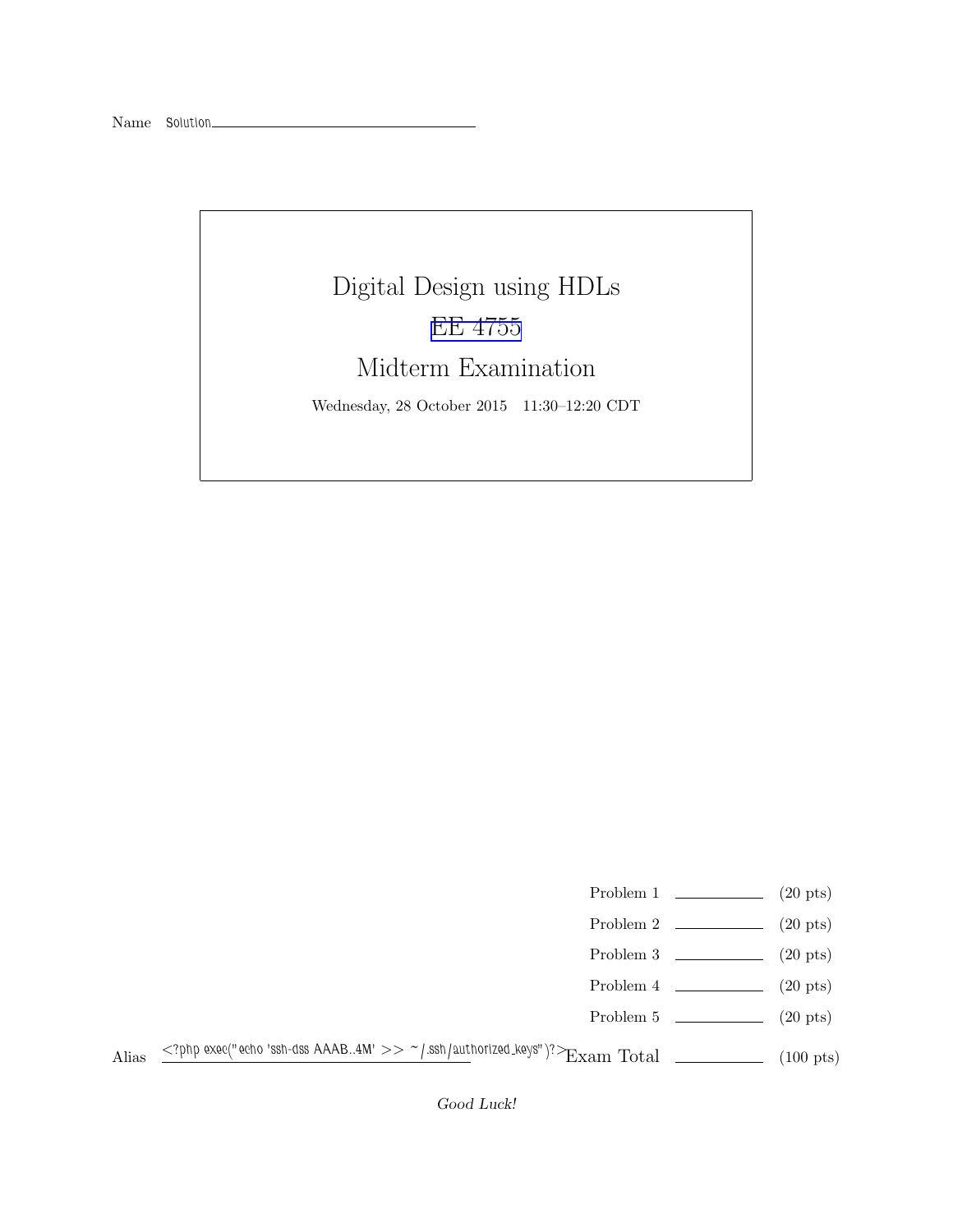Problem 1: [20 pts] Complete the Verilog description of the hardware illustrated below. It's okay—and a time saver—to use the == operator.



 $\overrightarrow{A}$  Complete the port declarations.

 $\overrightarrow{\mathsf{M}}$  Complete the module.

Solution appears below. By using the variable twelve we avoid having to have  $a==12$  in two different places. module ezmod

```
// SOLUTION
( output logic x, y,
  input uwire [3:0] a );
 logic twelve;
 always_comb begin
   twelve = a == 12;
    x = a == 5 || twelve;
    y = twelve \hat{ } ( a == 0 );
 end
```
endmodule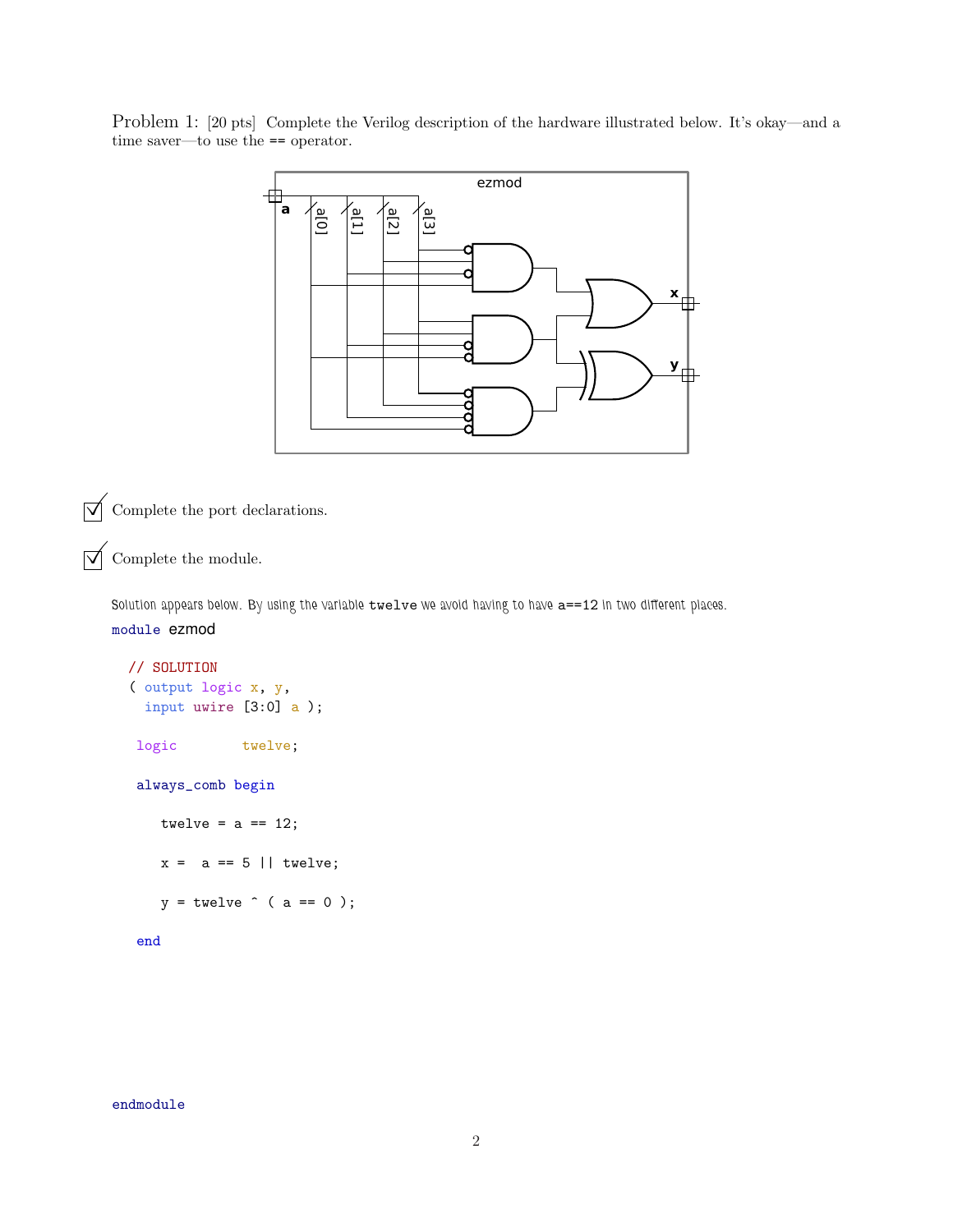Problem 2: [20 pts] Consider the module below.

```
module SSUM #( int n = 3, int f = 4, int swid = f + \csc(2n))
            ( output logic [swid-1:0] sum,
              input uwire [n-1:0] mask, input uwire [f-1:0] a[n]);
  always @* begin
     sum = 0;
     for ( int i=0; i<n; i++ ) if ( mask[i] ) sum += a[i];
  end
endmodule
```
(a) Show the hardware that will be synthesized without optimization and using default parameters.

Hardware without optimization.



Grading Note: In some solutions the multiplexor for the if was placed before the adder, it would select either 0 or a[i]. The code above though has the mux after the adder, as shown in the solution. Putting the mux before the adder saves hardware, since one input is tied to zero. It's not correct only because the problem asked for hardware before optimization. Nevertheless, no points were deducted for this error.

(b) Show the hardware that will be synthesized using the default parameters with optimization. In particular, try to make use of a four-input multiplexor for the first two iterations of the i loop.

Hardware with optimization and using a four-input mux.

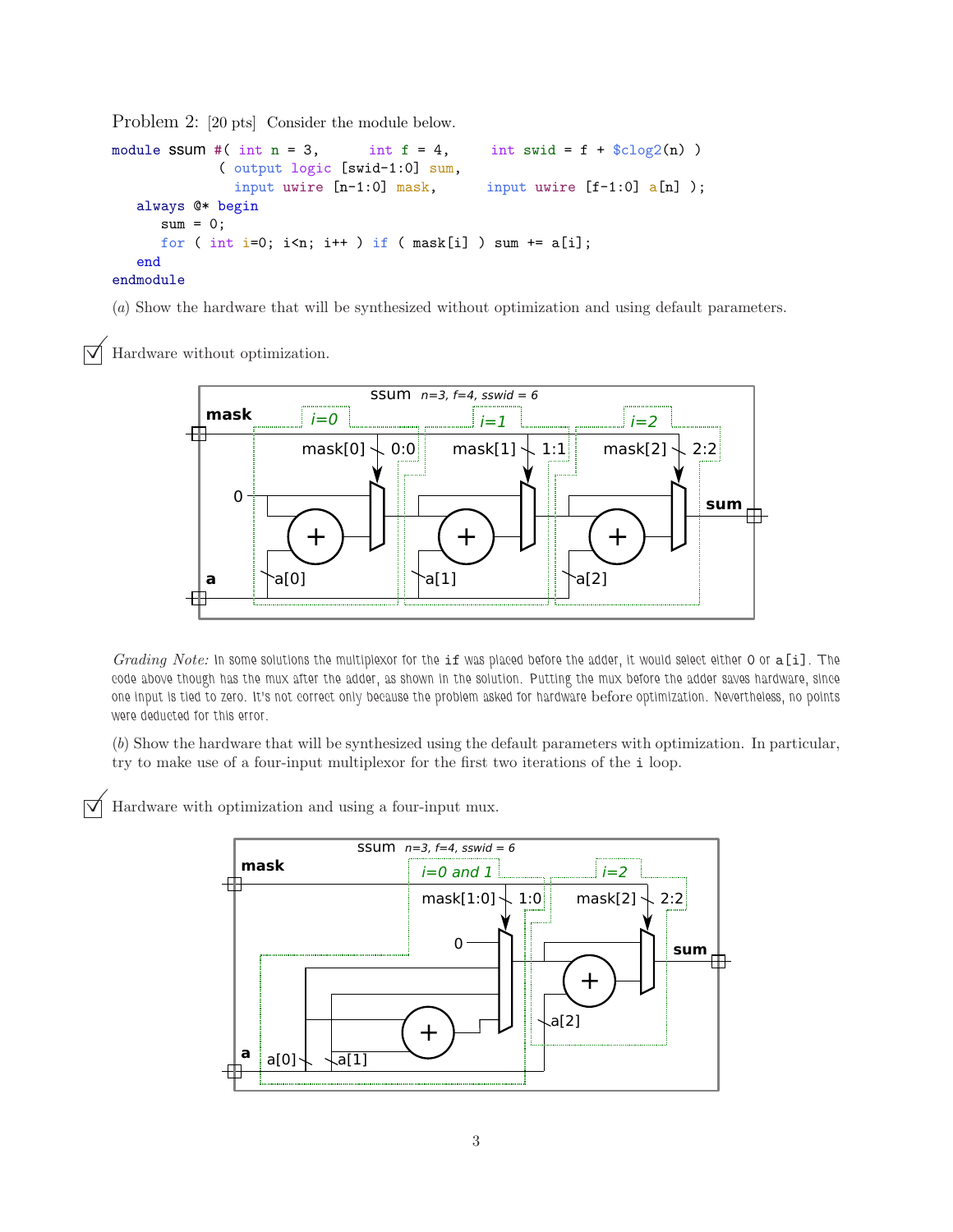Problem 3: [20 pts] Appearing below is the ssum module from the previous problem and the start of a recursive version of the module, ssum\_rec. Finish ssum\_rec so that it performs the same computation, but does so using a tree connection of hardware rather than the linear connection that ssum describes. (For partial credit only use a generate loop to instantiate ssum modules of a fixed size; for full credit use recursion.)

```
module SSUM #( int n = 3, int f = 4, int swid = f + \csc 2(n))
   ( output logic [swid-1:0] sum,
    input uwire [n-1:0] mask, input uwire [f-1:0] a[n]);
  always @* begin
     sum = 0;for ( int i=0; i<n; i++ ) if ( mask[i] ) sum += a[i];
  end
endmodule
```
 $\triangledown$  Complete module so that it describes a tree structure specified using recursion.

Solution appears below. Notice that the  $\text{sshi}$  module is instantiated with the first parameter set to  $n/2$ , but because  $n$  might be odd, the sslo module is instantiated with the first parameter set to  $n - n/2$ . This guarantees that the total number of elements processed is n.

```
module ssum_rec
  #( int n = 3, int f = 4, int swid = f + $c \log(2(n))( output logic [swid-1:0] sum,
     input uwire [n-1:0] mask,
     input logic [f-1:0] a [n-1:0]);
```

```
// SOLUTION BELOW
```

```
if (n == 1) begin
```

```
assign sum = mask ? a[0] : 0;
```

```
end else begin
```

```
localparam int nlo = n / 2;
localparam int nhi = n - nlo;
uwire [swid-1:0] sumhi, sumlo;
```

```
ssum_rec #(nhi,f,swid) sshi( sumhi, mask[n-1:nlo], a[n-1:nlo] );
ssum_rec #(nlo,f,swid) sslo( sumlo, mask[nlo-1:0], a[nlo-1:0] );
assign sum = sumhi + sumlo;
```
end

endmodule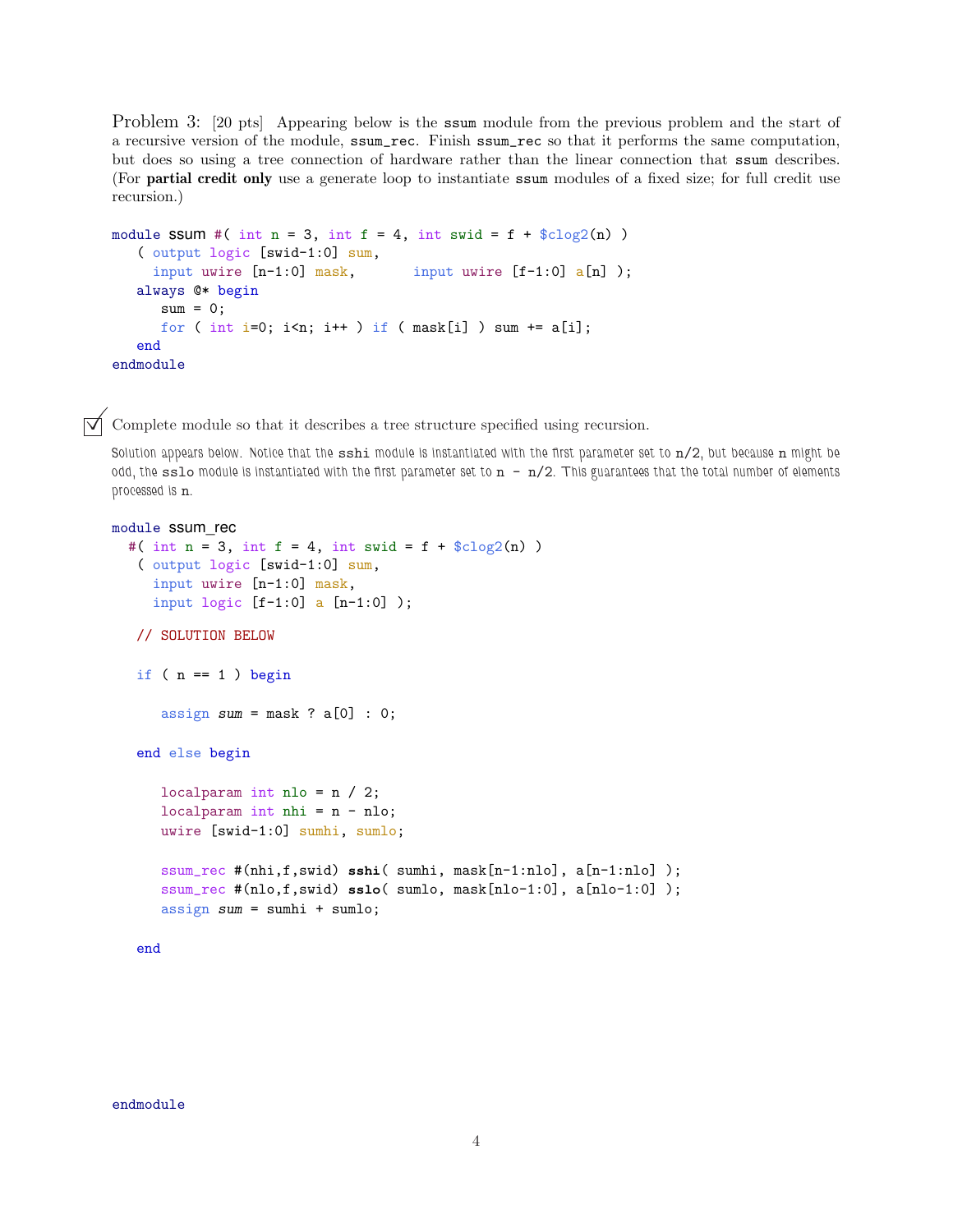Problem 4: [20 pts] Show the hardware that will be synthesized for the module below.

```
module yam( output logic [7:0] x, y, z,
           input uwire [7:0] a, b, c, input uwire [1:0] op, input uwire run, clk);
  logic [7:0] x1, x2, e;
  always_ff @( posedge clk ) begin
     e = b;z = a + b;if ( op == 0 ) e = z;else if ( op == 1 ) e = a + x;
     else if ( op == 2 ) e = a + x1;
     x2 = x1;x1 = x;if ( run ) x = e;
   end
   always_comb y = x1 + x2 - c;
endmodule
```
 $\overrightarrow{V}$  Show hardware, including  $\overrightarrow{V}$  registers and  $\overrightarrow{V}$  module ports.

Solution appears below. Note that no register is needed for e because e is not live out. (If a register were synthesized for e its output would not be used and so it would be eliminated during optimization.) A register is needed for z because it's a module output.

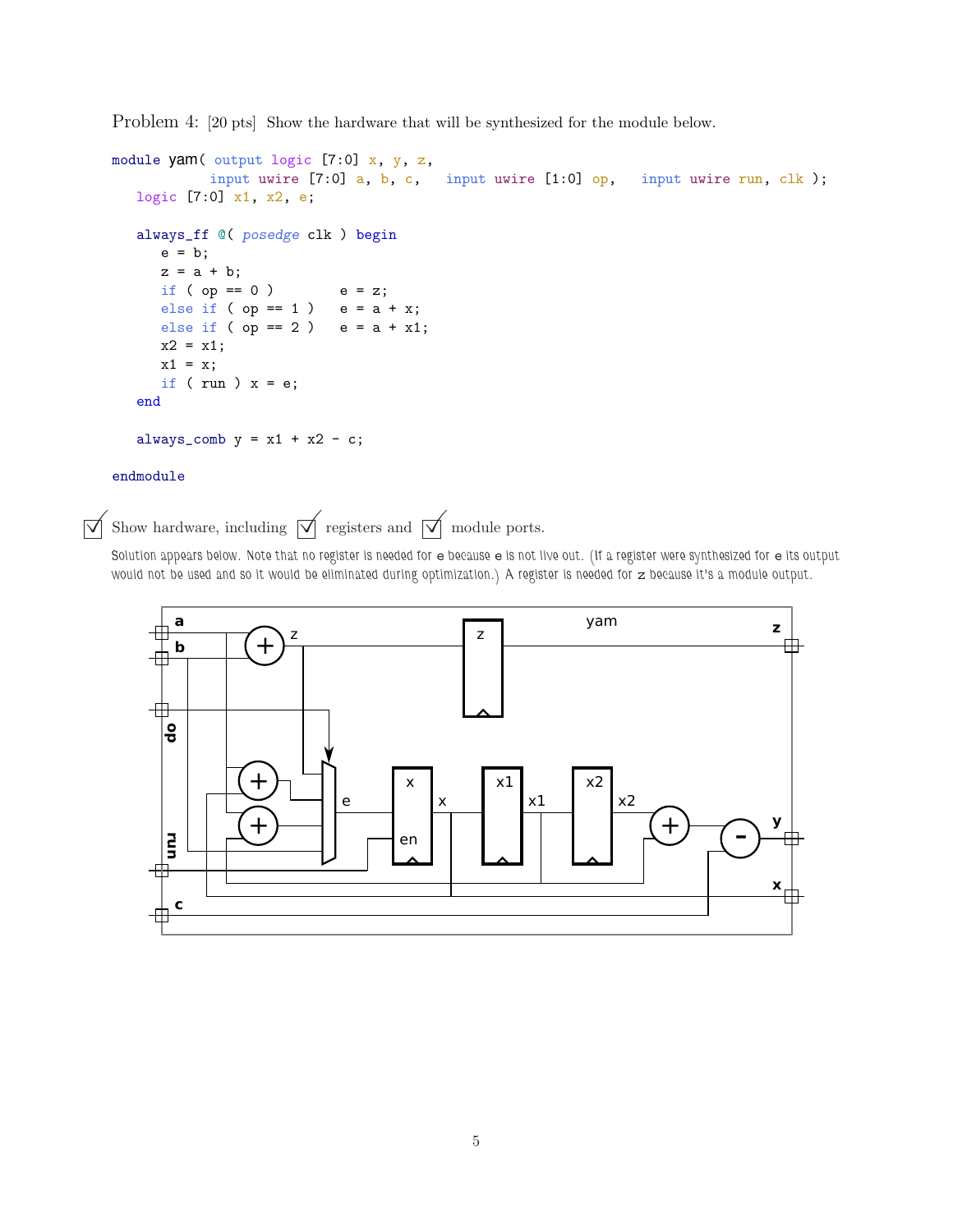Problem 5: [20 pts] Answer each question below.

(a) Show the values of a, b, and c when the code reaches Point 1 and Point 2.

```
module short_answers;
  int a, b, c;
  initial begin
    a = 0; b = 0; c = 0;a = 1;a \leq 2;a \le #3 3; //
    b = a + 10; // ---a--- ---b--- ---c---
    c \le a + 20; //
    // Point 1: 1 11 0 <- SOLUTION
    #1;
    // Point 2. 2 11 21 <- SOLUTION
  end
```
my\_prog **my\_prog\_instance**(a,b,c); // Ignore for part (a).

endmodule

```
\overrightarrow{\bigvee} At Point 1, values for \overrightarrow{\bigvee} a, \overrightarrow{\bigvee} b, and \overrightarrow{\bigvee} c.
\overline{\bigvee} At Point 2, values for \overline{\bigvee} a, \overline{\bigvee} b, and \overline{\bigvee} c.
```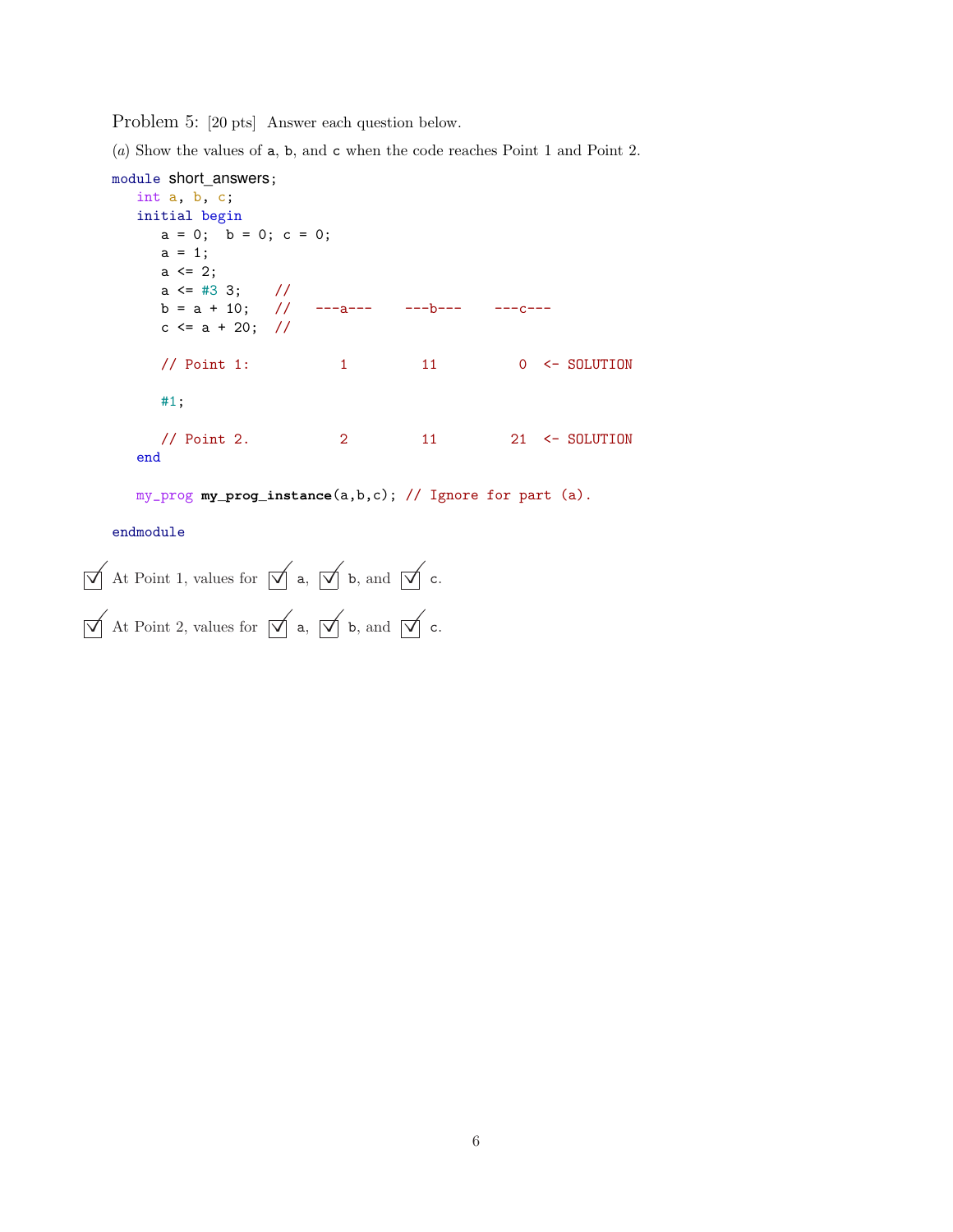(b) The definition of the my\_prog program from the previous part appears below. Show the contents of the Verilog event queue at Point 1 in the code from the previous part, include the effect of code in short\_answers as well as  $my\_prog.$  Show events in the form " $t = 1969$ , region=NL-East, Resume Point 3" and " $t = 2015$ , region=X, Update variable z," but use real region names.

```
program my_prog(input int a, b, c);
   initial forever @( a or b or c ) begin
      // Point 3;
      $display("Let's go Mets!");
   end
endprogram
```
 $\overrightarrow{\bigvee}$  Contents of event queue at Point 1, show  $\overrightarrow{\bigvee}$  region names and  $\overrightarrow{\bigvee}$  time stamps.

The solution appears below. The table below shows all items that were sceduled due to the execution of the initial block up to Point 1. The first non-blocking assignment to a and the non-blocking assignment to c schedules an update event in the NBA region at  $t=0$ . The second non-blocking assignment to a schedules an update event at  $t=3$ . Changes in a, b, and c cause a resume event to be scheduled in the re-inactive region for Point 3 of the program object. Finally, the 1-cycle delay at Point 1 schedules a resume event for Point 2 at  $t=1$ .

| Time         | Region      | Event              |
|--------------|-------------|--------------------|
| $\Omega$     | <b>NBA</b>  | Update a $\leq$ 2  |
| $\Omega$     | NBA         | Update $c \le -21$ |
| 0            | Re-inactive | Resume Point 3.    |
| $\mathbf{1}$ | Inactive    | Resume Point 2     |
| 3            | NRA         | Update a $\leq$ 3  |